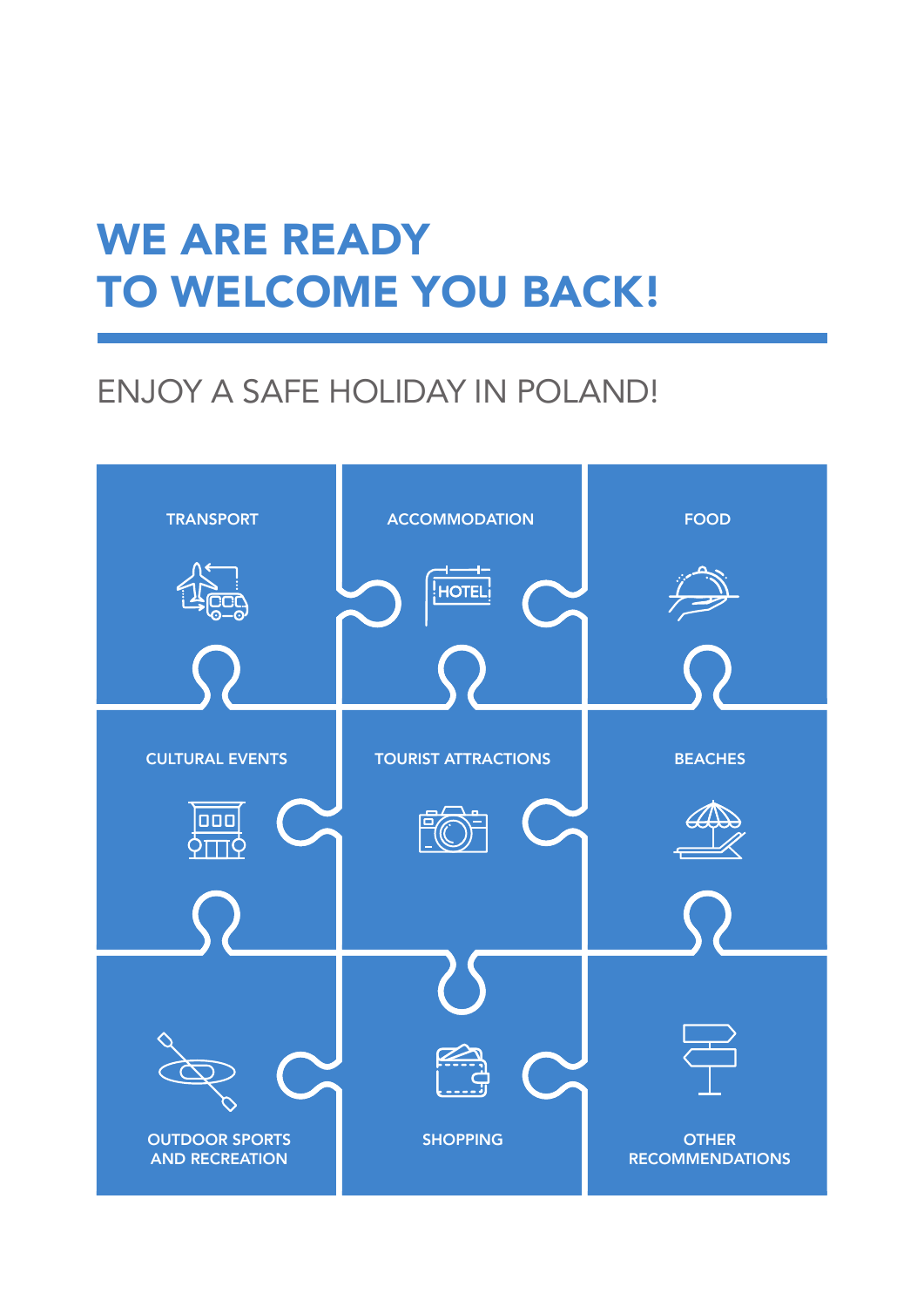

### AIRPORTS AND AIRPLANES

At airports, our number one priority is always the safety and wellbeing of all passengers. After reopening our air borders, we have implemented many measures to give you the confidence to travel again. The following guidelines were prepared by relevant authorities in compliance with strict requirements issued by national organisations as well as advice given by European experts.

#### You can feel safe because:

- Social distancing is mandatory on all planes flying into Poland. Air passengers with disabilities; parents or caregivers flying with children are exempt from this rule.
- Passengers need to complete a pre-arrival health form distributed by the aircrew before landing.
- You can only enter terminals if you are taking a flight yourself.
- Temperature checks are run by airport staff at the entrances to the terminals.
- Hand sanitizers are available for all passengers throughout our airports. Airport workers are requested to wear face coverings and PPE.
- Access to Family facilities (play areas and playgrounds) as well as to Smoking Cabins has been restricted.



### PUBLIC TRANSPORT

Poland is a country with an absolutely fantastic public transport network, so you do not need to rent a car to get to all the iconic places you always wanted to visit.

- Transport operators have a limited number of available seating to ensure social distancing is observed. This may include blocking off seats in close proximity to others and removing face-to-face seating. (Please book your ticket online if possible)
- Wearing a face mask is compulsory on public transport.
- An enhanced cleaning regime has been implemented to make public transport even safer.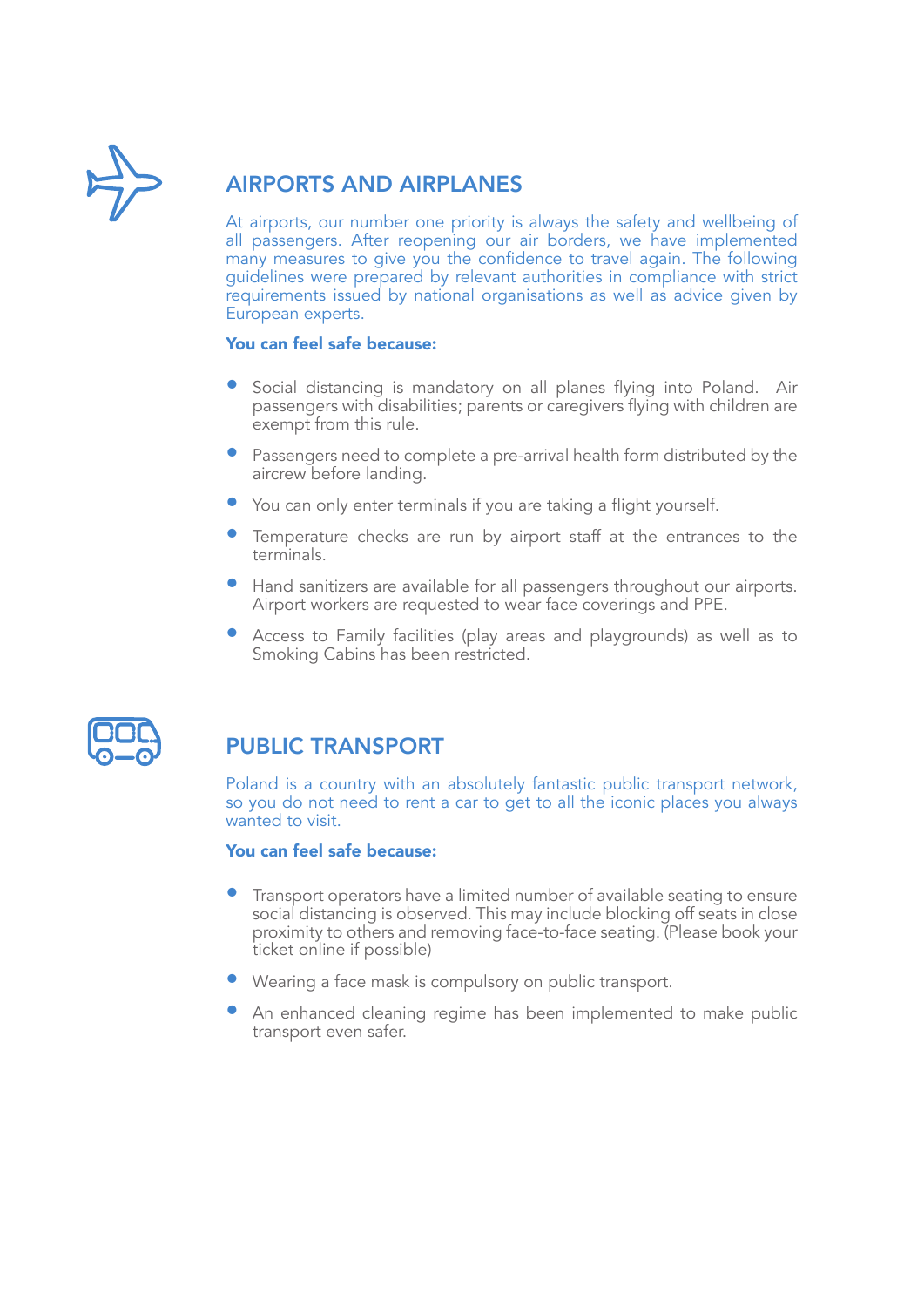

### **ACCOMMODATION**

The hospitality industry in Poland has reopened with new Covid-19 measures. For hotels, this means vigorous cleaning and disinfection multiple times a day by staff wearing face masks, as well as changes to the guest experience, such as a ban on buffets and printed menus.

#### You can feel safe because:

- Social distancing between hotel workers and guests is ensured.
- Hotels along with other lodgings such as inns, hotels, and boarding houses are obliged to keep their rooms clean and safe by disinfecting them daily.
- Hotel staff members must wear a face mask and PPE wear.
- Restaurants, hotel bars, swimming pools and children's play areas provide their services in compliance with sanitary guidelines.

Polish hotels and tourism businesses are going above and beyond to keep their guests safe. Many of them have already been certified as Safe&Clean venues by the Polish Tourism Organisation. A business can apply for this stamp of approval to show that they are compliant with hygiene and cleaning requirements for the prevention and control of COVID-19 and other possible infections.

Check the full list of certificated hotels on https://bezpiecznyobiekt.pot.gov. pl/dla-turysty



### RESTAURANTS & BARS

In Poland, we believe that culinary diversity is one of our national treasures and there is no better place than our bars and restaurants to experience it. We know that many people are coming to a restaurant not only for the food but also for a social experience. We want to assure you that we have implemented new rules to make your dining experience safe.

- Serving staff is obliged to keep a social distance from guests as well as wear face masks and PPE.
- All food handlers must have a high standard of personal cleanliness, wear protective clothing, and follow food hygiene rules.
- Serving and kitchen staff must follow strict hygiene procedures following governmental guidelines.
- The number of tables in restaurants has been reduced to ensure the required distance for safe spacing. Please, book your table in advance to avoid disappointment.
- Tables are regularly cleaned and disinfected.
- Customers are required to wear face masks until they are seated at their table. They are not expected to wear a mask if eating or drinking in a bar or restaurant.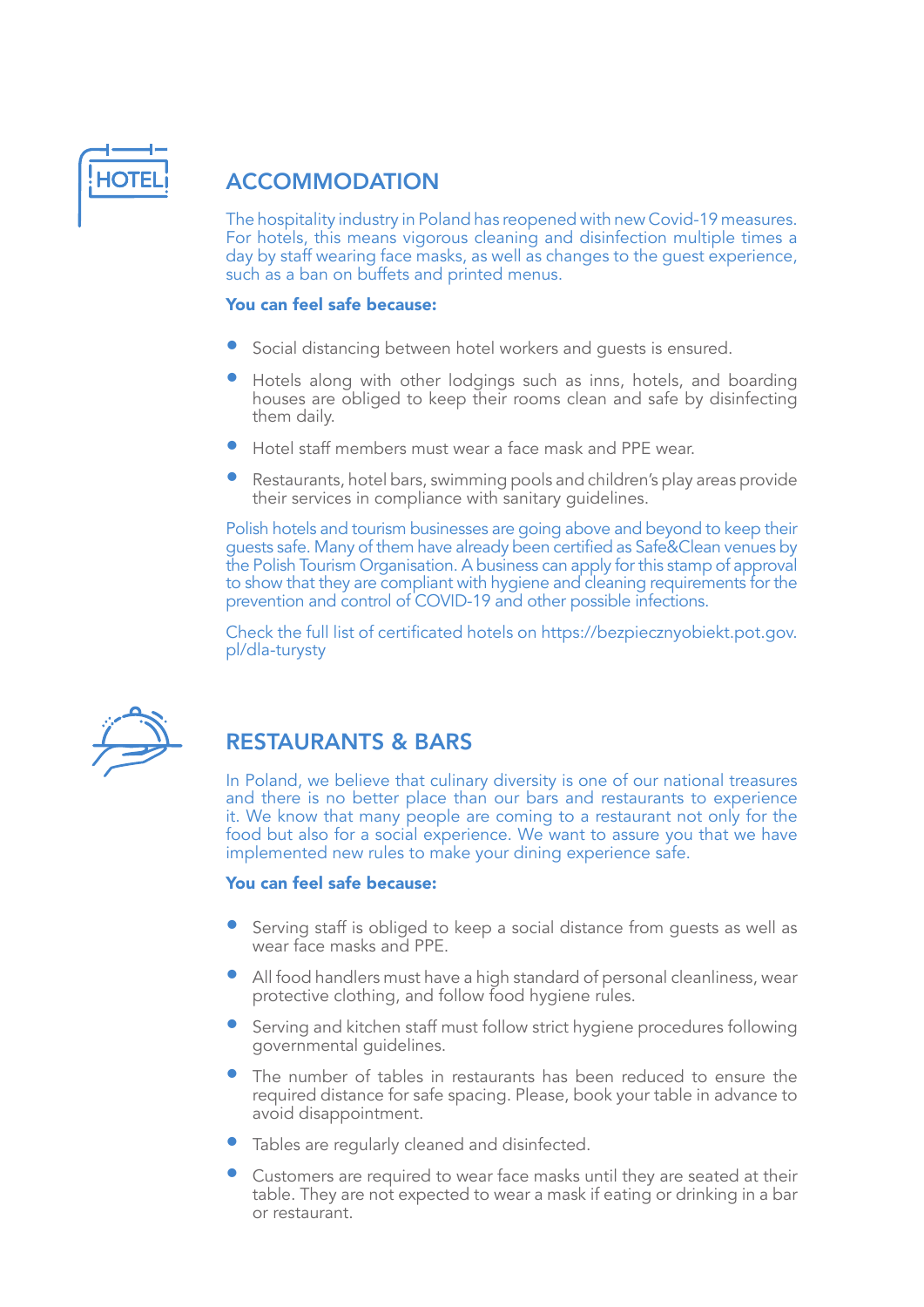

### CULTURAL EVENTS

Experiencing the culture of another country is high on the list of reasons to travel. After all, culture is what makes each country unique. Open-air events are allowed to function, and many cultural hotspots are back in action as well.

#### You can feel safe because:

- indoor events are allowed to welcome up to 150 people.
- Everyone must wear a face covering and avoid close contact with other people (social distancing).

Book your ticket in advance whenever possible. Please note that event organizers may introduce additional rules and regulations for event safety.



### TOURIST ATTRACTIONS

Most tourist attractions are ready to welcome you back. They will be offering you a very warm welcome as always, but they have some new ways of doing things. For example, there will be fewer people visiting at any one time and they are paying extra attention to hygiene. All visitors will also have to book a ticket in advance. But we are confident that you will have a great time.

#### You can feel safe because:

- Reduced visitor capacities will allow for 2 metre social distancing and give another dimension to your visit.
- All staff members are required to maintain social distance between themselves and visitors.
- You must wear a face mask while visiting indoor attractions such as museums, galleries, palaces, mansions, and more.



### **BEACHES**

Enjoy the sun and sea with confidence this summer! Our beaches, lidos and outdoor pools are opened and ready to welcome you back.

- Sunbathers should keep at least 2 metres apart, whenever possible. Otherwise, they must wear a face mask.
- New rules for beachgoers may be introduced by local authorities to keep beaches and swimming spots safe.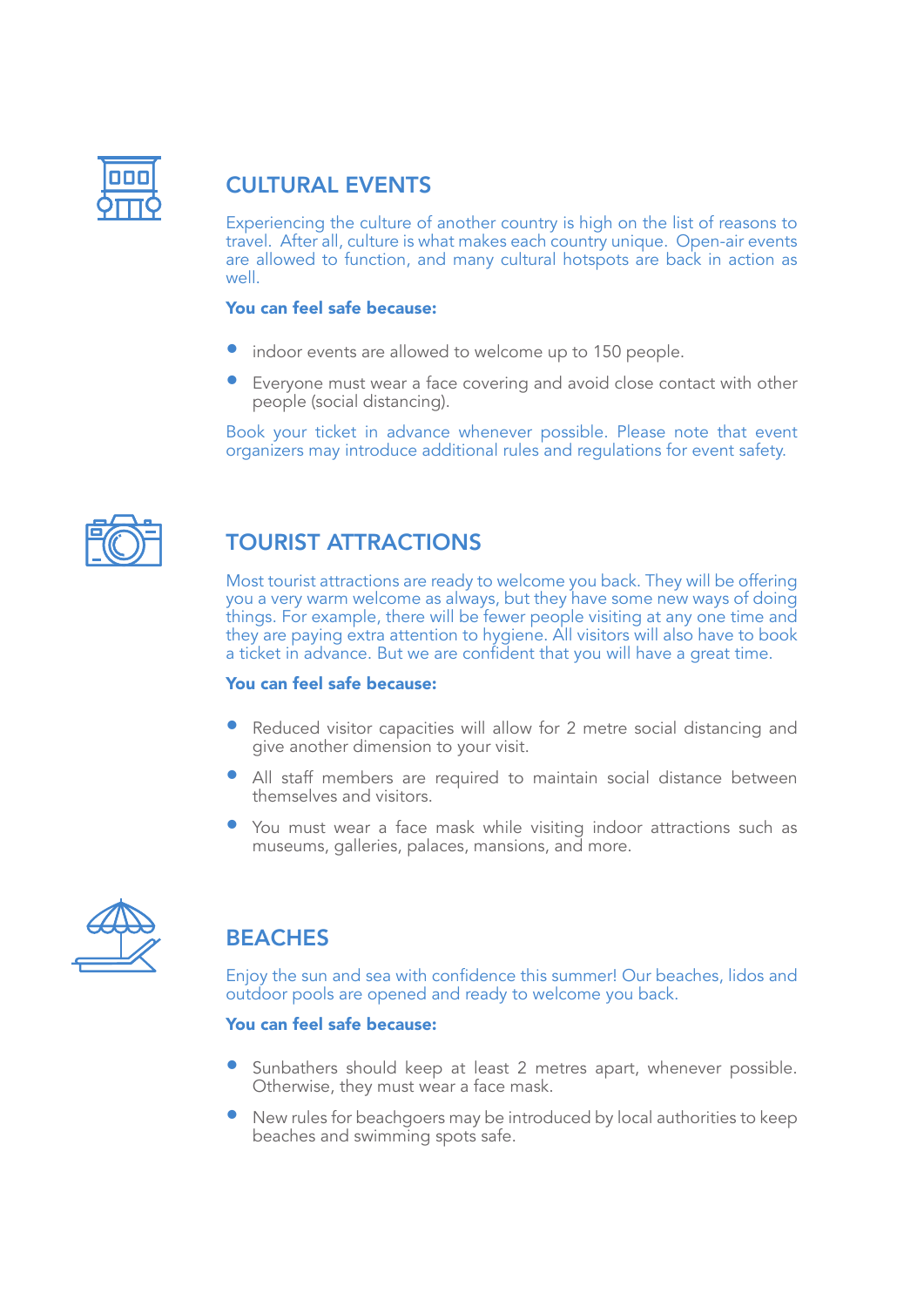

### SPORTS AND RECREATION

If active holidays are your thing, Poland is the best place to go. National parks, leisure and sport centres are open.

#### You can feel safe because:

- In general, running, walking, and biking solo or with your immediate household can be done with minimal risk of catching or spreading the virus.
- It isn't necessary to wear a face-covering while exercising.
- Indoor facilities such as gyms and swimming pools are open for restricted numbers.

It is important that you stay up to date with these guidelines and find the latest information available before taking part in any activities.

### **SHOPPING**

Do you need to buy a snack for a plane or road trip? Or maybe you are looking for the perfect souvenir for your loved ones? You will have plenty of opportunities to find what you are looking for as all shops are open.

- Wearing a face mask is mandatory for both customers and shop workers.
- In many places, customers may be asked to sanitise immediately upon entry. Hand sanitizer and gloves are provided by shop workers at the entrance.
- Contactless payments are highly recommended. Customers are encouraged to follow social distancing while shopping.